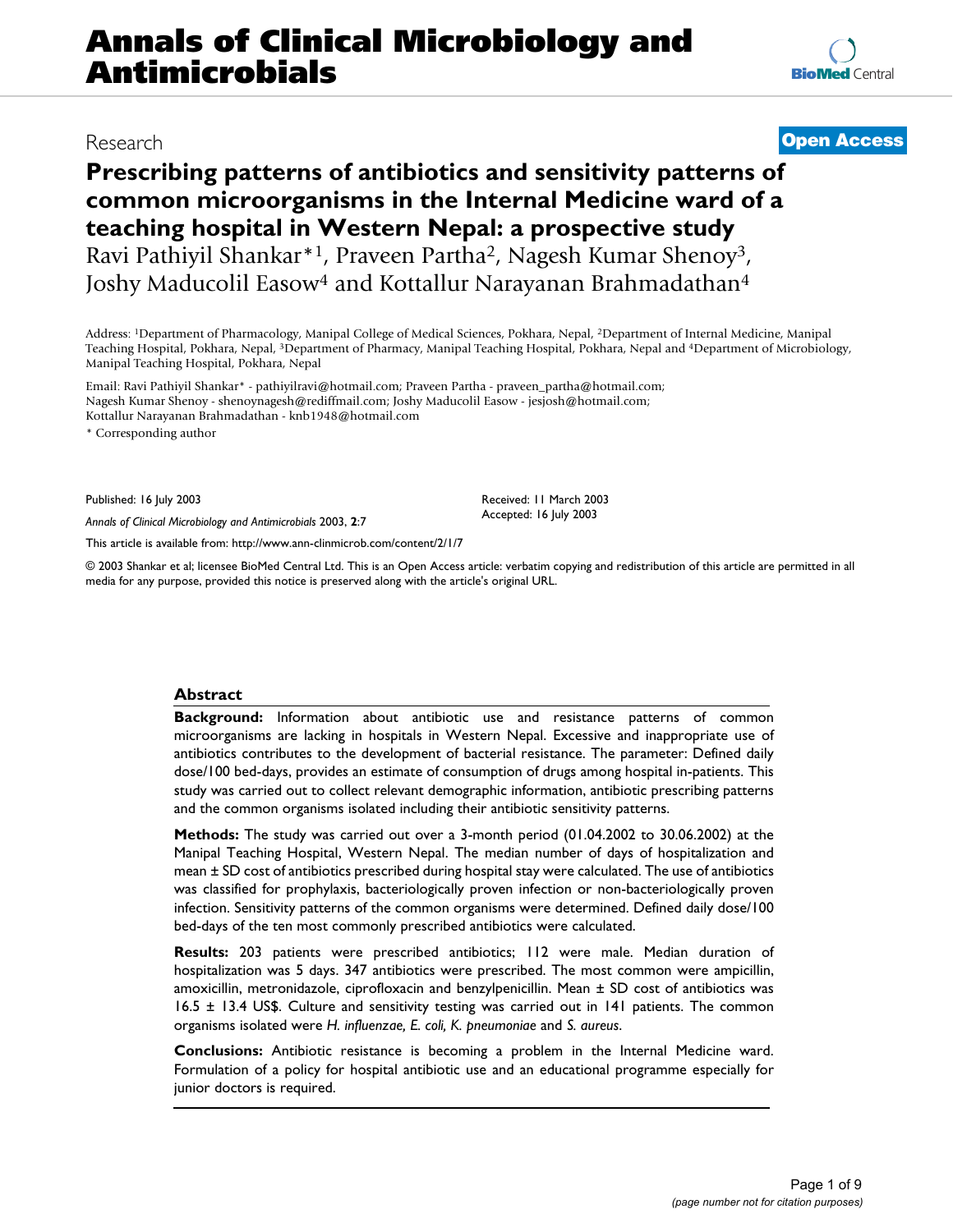# **Background**

Quality of life can be improved by enhancing standards of medical treatment at all levels of the health care delivery system. Setting standards and assessing the quality of care through performance review should become part of everyday clinical practice [1]. The study of prescribing patterns seeks to monitor, evaluate and suggest modifications in practitioners' prescribing habits so as to make medical care rational and cost effective.

Information about antibiotic use patterns is necessary for a constructive approach to problems that arise from the multiple antibiotics available [2]. In developing countries the cost of health care is a matter of major concern [3]. This is especially true for Nepal, a developing country in South Asia. Excessive and inappropriate use of antibiotics in hospitals, health care facilities and the community contributes to the development of bacterial resistance. In India reports on antibiotic utilization at an institutional level include both cross-sectional [3] and longitudinal studies [4,5] of prescribing patterns.

The ATC (anatomic-therapeutic-chemical) classification assigns code letters and numbers to drugs [6,7]. The defined daily dose (DDD) concept was developed to overcome objections against traditional units of drug consumption [6]. The DDD for a given drug is established on the basis of an assumed average use per day of the drug for its main indication in adults [6]. DDD will be assigned only for drugs that already have an ATC code. DDD is a unit of measurement and may not reflect the prescribed daily dose, however they provide a fixed unit of measurement independent of price and formulation and enable the researcher to perform comparisons between population groups. DDD/100 bed-days provides a rough estimate of consumption of drugs among hospital inpatients.

Information on antibiotic use patterns, the illnesses for which antibiotics are prescribed and the DDD/100 beddays of commonly used antibiotics in hospitals in Western Nepal are lacking. Hence the present study was carried out over 3 months (01.04.02 to 30.06.02) at the Manipal Teaching Hospital, a tertiary care hospital attached to the Manipal College of Medical Sciences, Pokhara, Nepal.

The objectives of the study were to:

1) collect relevant demographic information and information on duration of hospitalization of patients admitted to the Internal Medicine ward and prescribed antibiotics during the study.

2) obtain information on the antibiotic prescribing pattern and the disease conditions for which antibiotics were prescribed.

3) obtain information on the common organisms isolated during culture and sensitivity testing and their antibiotic sensitivity patterns.

4) apply the ATC classification to the commonly used antibiotics and to calculate their DDDs/100 bed-days.

5) calculate the mean  $\pm$  SD cost of antibiotics per prescription.

# **Methods**

The study was carried out over a three-month period at the Manipal Teaching Hospital, Pokhara, Nepal. Patients admitted to the Internal Medicine ward who were prescribed antibiotics were included in the study and were identified manually. This may have the potential for bias and errors. Quantitative estimation of the bias has not been carried out in this study. Computerization of the Medical Records Department is in progress and there is a proposal for storing the hospital records in a computerized format. This may help in reducing any potential bias.

The age and sex of the patients, clinical diagnosis, duration of hospitalization, antibiotic information (name, dose and frequency) and the results of culture and sensitivity testing were entered into the patient indicator form (PIF) [see Additional file 1]. The antibiotics prescribed for parenteral use and indications for their use were also analyzed separately. Antibiotics were used for: prophylaxis, bacteriologically proven infection (BPI) or non-bacteriologically proven infection (non-BPI). Details of antibiotic use in BPI were noted.

The mean cost of antibiotics prescribed during the hospital stay and on discharge from the hospital was noted. The cost of antibiotics prescribed during the hospital stay was determined using the price list supplied by the hospital pharmacy.

Patients with a monthly family income less than 2000 Nepalese rupees (1 US\$ = 78 Nepalese rupees) were taken as belonging to low socioeconomic status; those with a monthly income between 2000 to 4000 rupees and more than 4000 rupees were taken as belonging to middle and high socioeconomic status respectively. The socioeconomic classification was worked out by Mr. Theodore of the Community Medicine department of our institution with input from the Statistics department of the Green Pasture hospital, Pokhara. The average per capita income of Nepal was the major consideration while preparing the classification which had been previously tested during the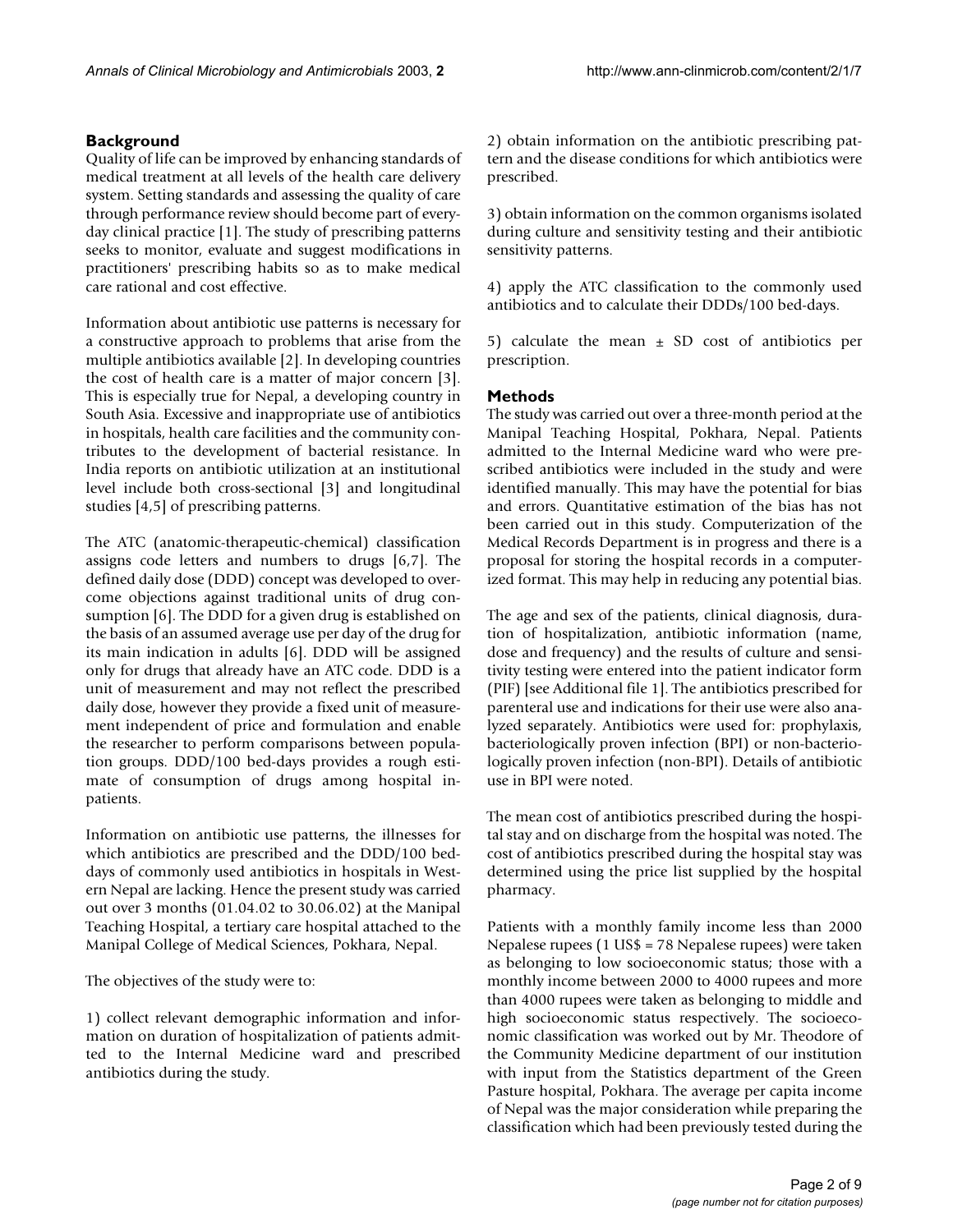

## Figure 1

Number of antibiotics prescribed during hospital stay. Detailed legend: The majority of patients were prescribed either one or two antibiotics during the period of hospital stay. A single antibiotic was prescribed in 98 patients while two antibiotics were prescribed in 75 patients. Three antibiotics were prescribed in 23 patients while four and five antibiotics were prescribed in 5 and 2 patients respectively.

field visits by the Community Medicine department. Housing, the extent of land holdings, and material possessions owned by the respondents were examined in these field visits. Respondents were also asked about their family income when interviewed in the ward, (the limitation being that we were entirely dependent on the respondents answer and had no means to cross check the same, as in the field visits.)

The percentage of antibiotics prescribed from the Essential drug list of Nepal [8] and from the WHO list of Essential drugs [9] and the DDD/100 bed-days of the 10 most commonly prescribed antibiotics in the Internal Medicine ward, was calculated. The DDD/100 bed-days of the individual antibiotics were added together to get the total antibiotic consumption. Ciprofloxacin has two DDDs, one for oral use of the antibiotic and the other for parenteral use. The 2 DDDs/100 bed-days were calculated separately and then were added to measure the total consumption of ciprofloxacin in DDDs/100 bed-days. DDD/100 bed-days was calculated by the formula:

| $DDD/100$ bed-days = | No. of units administered in a given period (mg) $\times$ 100                             |  |  |  |  |  |
|----------------------|-------------------------------------------------------------------------------------------|--|--|--|--|--|
|                      | DDD (mg) $\times$ no. of days in the period $\times$ no. of beds $\times$ occupancy index |  |  |  |  |  |

The institutional review board of the Manipal College of Medical Sciences, Pokhara, Nepal, approved the study.

# **Results**

Two hundred and three of the 687 patients admitted to the Internal Medicine ward were prescribed antibiotics during the study period. Out of the total of 203 patients, 112 (55.2%) were male. One hundred and four patients (51.2%) were above the age of 59 years. Regarding the ethnic composition, 56 patients (27.6%) were Gurungs while 50 patients (24.6%) were Brahmins. The other common ethnic/caste groups in the study were Chettris [43 patients (21.2%)], Bishwakarmas [15 patients (7.4%)] and Newars [11 patients (5.4%)]. One hundred and eighteen patients (58.1%) belonged to an urban area while the remaining were from rural areas.

Figure 1 shows the number of antibiotics prescribed during the period of hospital stay. Ninety-eight patients were prescribed a single antibiotic, while 75 patients were prescribed two antibiotics. Twenty-three patients were prescribed 3 antibiotics, while 4 and 5 antibiotics were prescribed to 5 and 2 patients respectively.

The duration of hospitalization of the 203 patients was recorded. One hundred and one patients (49.7%) were hospitalized for a time period ranging from 4 to 7 days. Median duration of hospitalization was 5 days and the interquartile range was 3 days. The corresponding figures for hospitalized patients who were not prescribed an antibiotic were 3 and 2 days respectively.

The most common condition for which an antibiotic was prescribed was chronic obstructive pulmonary disease (COPD) (22.7%). The other common conditions were lower respiratory tract infections (LRTI) (15.8%), urinary tract infections (UTI) (13.3%) and pneumonia (8.9%). One hundred and seventy three patients were discharged, 7 patients died, 8 patients were discharged at request and 5 were transferred to the Intensive Care Unit (ICU). Six patients left against medical advice while 4 patients were referred to other hospitals.

Sixty-eight patients (33.5%) belonged to the lower socioeconomic group while 112 patients (55.2%) and 23 patients (11.3%) were from the middle and high socioeconomic groups respectively. Three hundred and forty seven patient antibiotics were prescribed. Table [1](#page-3-0) shows the frequency of prescribing of the 5 most commonly prescribed antibiotics. One hundred and seventy six patient antibiotics (51%) were prescribed parenterally.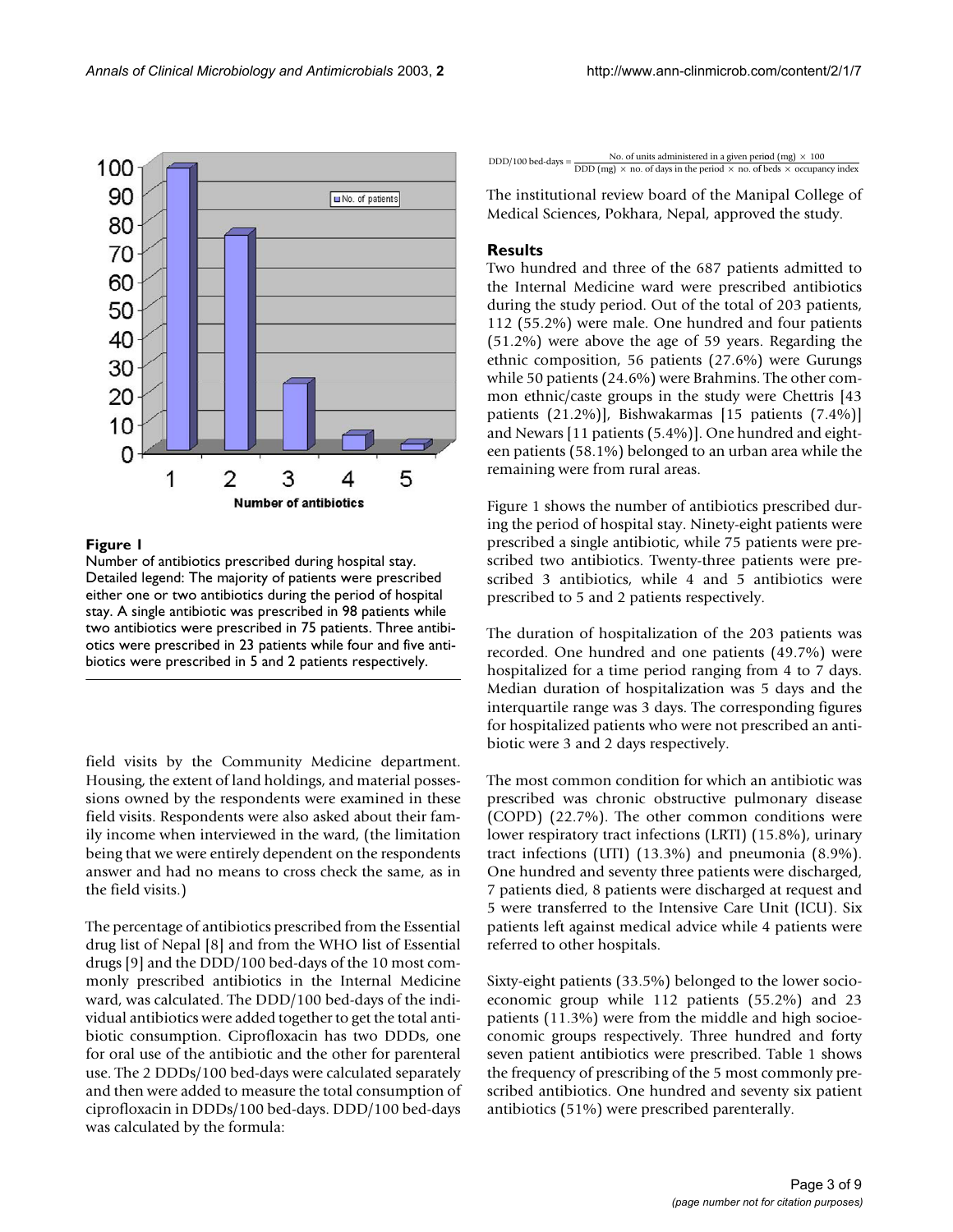<span id="page-3-0"></span>

| Table 1: Antibiotics prescribed during hospital stay |  |  |  |
|------------------------------------------------------|--|--|--|
|------------------------------------------------------|--|--|--|

| Name of antibiotic     | Number of prescriptions (percentage) |  |  |
|------------------------|--------------------------------------|--|--|
| Ampicillin             | 86 (24.8)                            |  |  |
| Amoxicillin            | 58 (16.7)                            |  |  |
| Metronidazole          | 46 (13.2)                            |  |  |
| Ciprofloxacin          | 40 $(11.5)$                          |  |  |
| Crystalline penicillin | 28(8.1)                              |  |  |
| Others                 | 89 (25.7)                            |  |  |
| Total                  | 347                                  |  |  |

<span id="page-3-1"></span>**Table 2: ATC codes and DDD/100 bed-days of the ten most commonly used antibiotics in the Internal Medicine ward**

| Name of antibiotic     | ATC code       | DDD/100 bed-days |  |
|------------------------|----------------|------------------|--|
| Ampicillin             | <b>JOICA01</b> | 27.5             |  |
| Amoxicillin            | <b>JOICA04</b> | 17.5             |  |
| Metronidazole          | $ 0 X$ D0 $ $  | 10.43            |  |
| Ciprofloxacin*         | <b>JOIMA02</b> | 3.42, 2.73       |  |
| Crystalline penicillin | <b>101CE01</b> | 17.88            |  |
| Gentamicin             | <b>JOIGB03</b> | 5.14             |  |
| Co-amoxiclav           | <b>JOICR02</b> | 7.87             |  |
| Ceftriaxone            | 0 DA 3         | 4.56             |  |
| Norfloxacin            | 101MA06        | 0.75             |  |
| Cloxacillin            | <b>101CF02</b> | 3.18             |  |

\* Two DDDs have been defined one for oral use and the other for parenteral use

Antibiotics were used for BPI in 65 patients, non-BPI in 126 patients and for prophylaxis in 12 patients. Mean  $\pm$ SD cost of antibiotics prescribed during the hospital stay was 1236 ± 1002 Nepalese rupees (16.5 ± 13.4 US\$). Parenteral antibiotics accounted for 80.3% of the total cost. Antibiotics were prescribed at the time of discharge in 145 patients with amoxicillin (55 patients) being most commonly prescribed. The other commonly prescribed antibiotics on discharge were ciprofloxacin (18 patients), ampicillin (11 patients) and metronidazole (10 patients).

Of the 347 patient antibiotics prescribed, 233 (67.1%) were prescribed from the Essential drug list of Nepal [8] and 226 (65.1%) from WHO Essential drug list [9]. One hundred and twelve patient antibiotics (32.3%) were used in BPI. Ampicillin (24.8%), amoxicillin (16.7%), metronidazole (13.3%) ciprofloxacin (11.5%) and crystalline penicillin (8.1%) were the predominant antibiotics. Other antibiotics (25.6%) included norfloxacin, cephalexin, cotrimoxazole and cefotaxime. Sixty-three (56.2%) of the 112 patient antibiotics used in BPI were prescribed by the parenteral route.

Table [2](#page-3-1) shows the ATC codes and the DDDs/100 bed days of the 10 most commonly used antibiotics in the Internal

Medicine ward. The study was carried out for a period of 90 days, the number of beds in the Internal Medicine ward was 60 and the average occupancy index during the study period was 0.7.

Culture and sensitivity testing was carried out in 141 patients (69.4%) and a total of 154 specimens were sent for testing. One hundred and twenty eight patients had single specimen sent for culture and sensitivity testing, 10 patients had two specimens, and 2 patients, three specimens. Sputum was the most frequent specimen followed by urine and blood. The results were negative in 47 cases while in 41 cases normal flora was grown. A total of 163 organisms were isolated. The predominant organisms isolated were *H. influenzae* (n = 16), *E. coli* (n = 14), *K. pneumoniae* (n = 11), *S. aureus* (n = 9) and *S. pneumoniae* (n = 9). Table [3](#page-4-0) shows the antibiotic resistance patterns of the commonly isolated organisms. Table [4](#page-4-1) shows the number of antibiotics to which the commonly isolated organisms were resistant.

The most frequent organism isolated in the sputum was *H. influenzae* (n = 16). These isolates were resistant to tetracyclines in 17% of cases, to chloramphenicol in 18.2% of cases, amoxicillin in 20% of cases, cotrimoxa-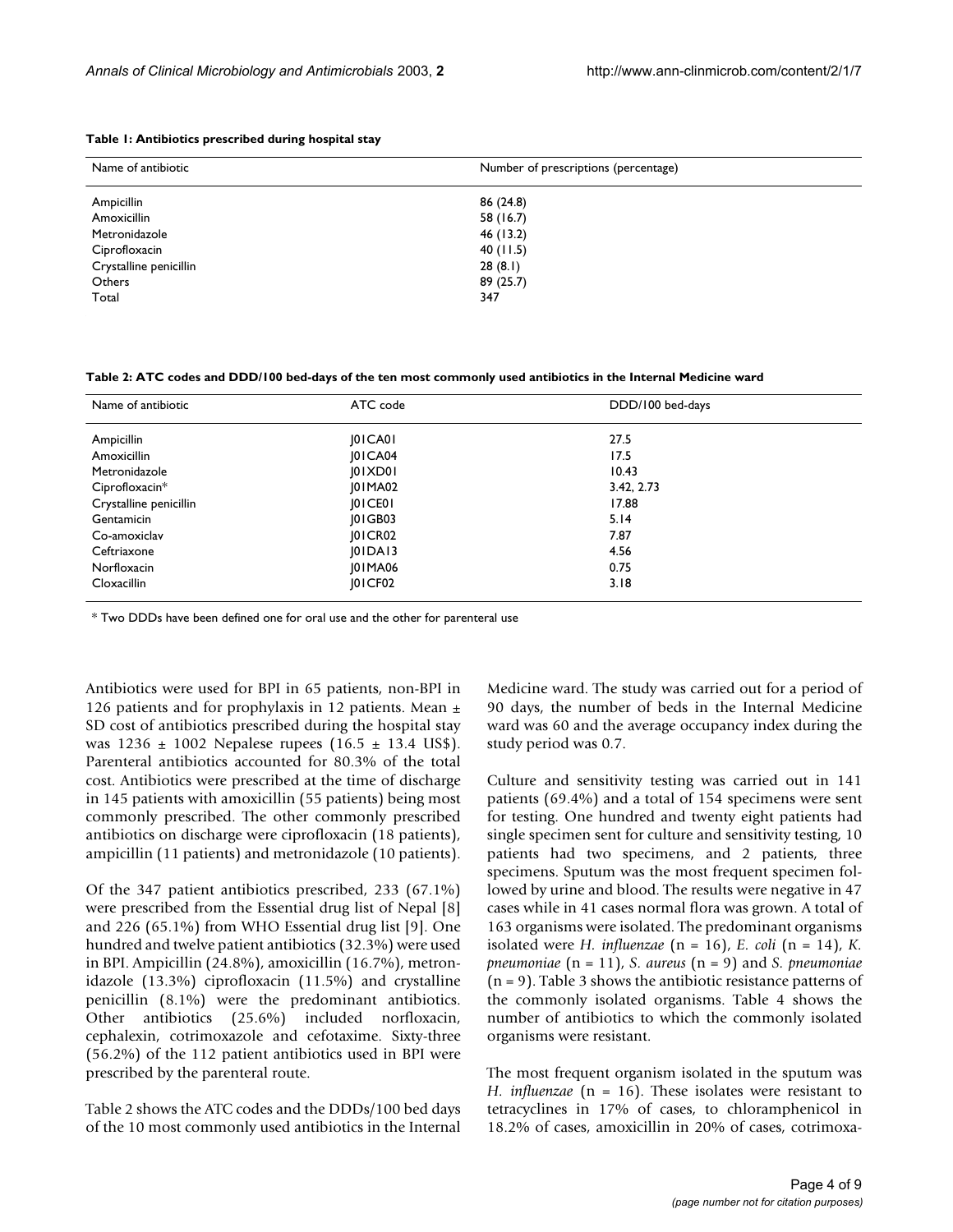| Organism      | No. of specimens resistant/ No. of specimens tested (% resistant) |               |                 |            |               |             |              |              |               |
|---------------|-------------------------------------------------------------------|---------------|-----------------|------------|---------------|-------------|--------------|--------------|---------------|
|               | Ampicillin                                                        | Cotrimoxazole | Chloramphenicol | Gentamicin | Ciprofloxacin | Norfloxacin | Erythromycin | Co-amoxiclav | C. Penicillin |
| H. influenzae | 3/13(23)                                                          | 2/3(66)       | 2/11(18.2)      | nt         | nt            | nt          | 5/7(71.4)    | 1/10(10)     | nt            |
| E. coli       | 5/7(71)                                                           | 5/9(55)       | 2/2(100)        | 4/9(44)    | 5/9(55)       | 4/8(50)     | nt           | 7/8(87)      | nt            |
| K. pneumoniae | $1/6$ (17)                                                        | 4/9(44)       | nt              | 1/10(10)   | nt            | nt          | nt           | 2/3(66)      | 1/1(100)      |
| S. aureus     | 2/5(40)                                                           | $2/2$ (100)   | 1/1(100)        | 2/8(25)    | 2/8(25)       | nt          | nt           | 4/5(80)      | 2/2(100)      |
| S. pneumoniae | nt                                                                | 4/8(50)       | 2/5(40)         | nt         | nt            | nt          | nt           | nt           | nt            |
| S. paratyphi  | nt                                                                | nt            | nt              | nt         | nt            | nt          | nt           | nt           | nt            |
| Acinetobacter | nt                                                                | nt            | nt              | nt         | 1/2(50)       | 1/1(100)    | nt           | nt           | 1/1(100)      |

<span id="page-4-0"></span>**Table 3: Resistance patterns of commonly isolated organisms from the internal medicine ward\***

nt = Not tested \* 151 specimens were collected for culture and sensitivity testing from the 141 patients in whom the test was carried out

<span id="page-4-1"></span>**Table 4: Number of antibiotics to which the commonly isolated organisms were resistant**

| Organism                 | Number of antibiotics to which the organism is resistant |                      |                        |                        |                       |  |  |  |
|--------------------------|----------------------------------------------------------|----------------------|------------------------|------------------------|-----------------------|--|--|--|
|                          | 0 (No. of organisms)                                     | I (No. of organisms) | 2-4 (No. of organisms) | 5-8 (No. of organisms) | >8 (No. of organisms) |  |  |  |
| H. influenzae $(n = 16)$ | ь                                                        |                      |                        |                        |                       |  |  |  |
| E. coli ( $n = 14$ )     |                                                          |                      |                        |                        |                       |  |  |  |
| K. pneumoniae $(n = 11)$ |                                                          |                      |                        |                        |                       |  |  |  |
| S. aureus ( $n = 9$ )    |                                                          |                      |                        |                        |                       |  |  |  |
| S. pneumoniae $(n = 8)$  |                                                          |                      |                        |                        |                       |  |  |  |
| S. paratyphi $(n = 2)$   |                                                          |                      |                        |                        |                       |  |  |  |
| Acinetobacter $(n = 1)$  |                                                          |                      |                        |                        |                       |  |  |  |
|                          |                                                          |                      |                        |                        |                       |  |  |  |

zole in 66% of cases and erythromycin in 71.4% of cases. In the urine *E. coli* was the most frequent organism isolated, accounting for 52.2% of total organisms from the urine. The resistance patterns of *E. coli* were as follows: gentamicin (44%), norfloxacin (50%), ciprofloxacin (55%) and ampicillin (71%). However, 25% of *E. coli* isolates were resistant to most antibiotics but were sensitive to cotrimoxazole. The blood cultures were negative in most of the instances.

#### **Discussion**

Antibiotic resistance among pathogenic microorganisms is a matter of worldwide concern. Selective pressure by antimicrobial drugs is by far the most important driving force for the development of such resistance. Antibiotics are among the most commonly prescribed drugs in hospitals and in developed countries around 30% of the hospitalized patients are treated with these drugs [10]. The present study documents that 29.5%of the patients were prescribed antibiotics. This is very similar to the reports from developed countries [10]. Antibiotic prescription was studied over 3 months, the major disadvantage being that seasonal variations in antibiotic prescribing could not be taken into consideration over this short period. The number of samples which were sent for culture and sensitivity testing were small which may also affect the validity of the conclusions drawn about antibiotic resistance.

Among patients admitted to the Internal Medicine ward, there was a preponderance of those above the age of 59 years. This factor may have influenced antibiotic prescribing as older patients are more likely to be sick and to have more serious illnesses. Also paediatric patients (< 12 years) were not included in the analysis as they are admitted to the Paediatric Medicine ward.

Brahmins and Gurungs were the 2 major ethnic groups encountered in our study. The data on the ethnic composition of patients gives information on the utilization of the hospital by the different ethnic groups in Kaski and the neighbouring districts. A substantial number of Gurungs are ex-servicemen and our hospital has tied up with the Gorkha Welfare Society of the British Gorkhas. A Gorkha Welfare Scheme (GWS) has been introduced for these ex-servicemen and their dependents. Seven of the 56 Gurungs were benefited by GWS.

Sixty-eight patients (33.5%) belonged to low socioeconomic groups. The Manipal Teaching Hospital is a private sector health care provider where most of the patients have to pay for their treatment and medicines. We have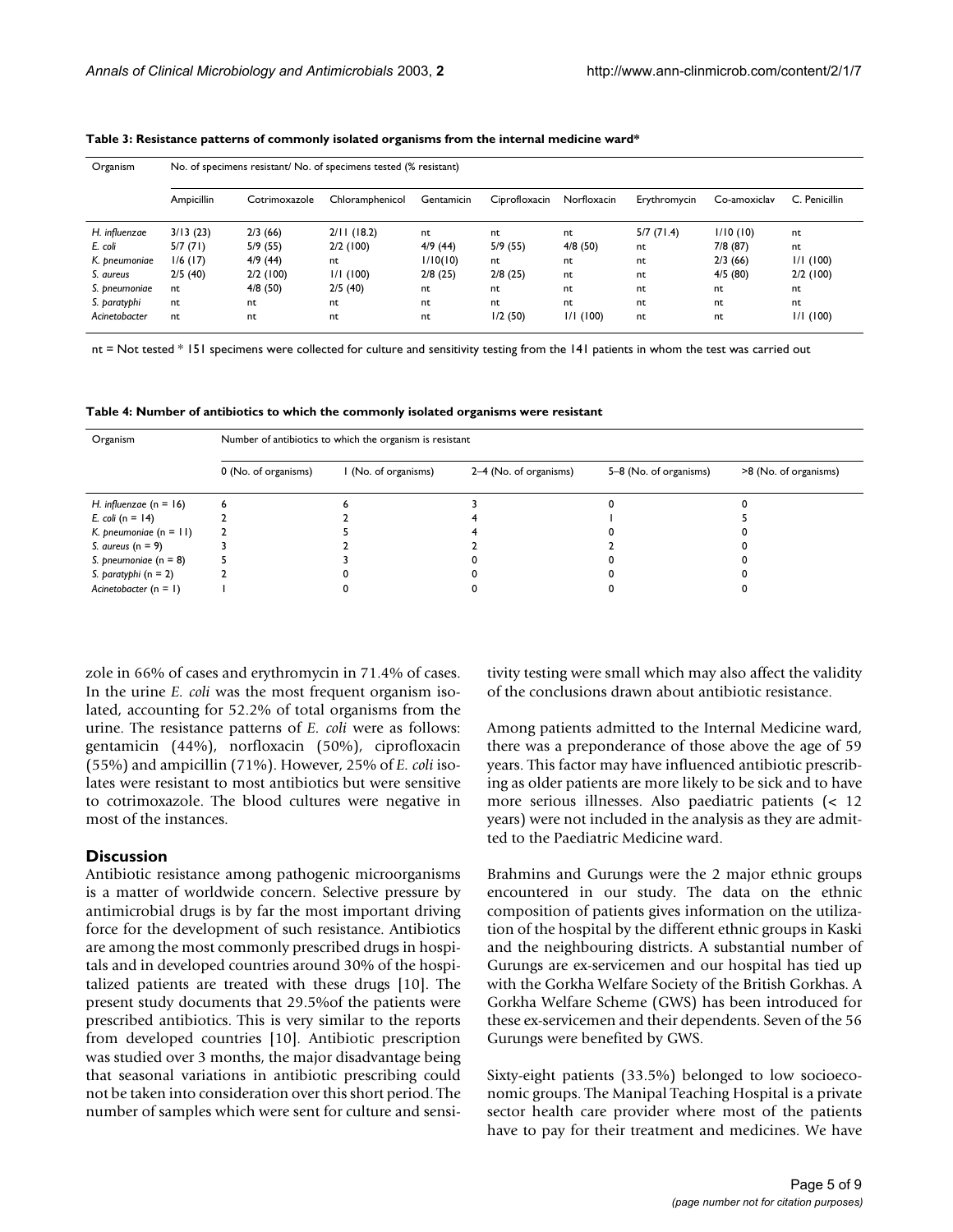created a Poor Patients Fund (PPF) in our hospital to help the economically deprived patients. Partial or sometimes even full concession in hospital charges may be offered to these patients. Thirty-eight of the 203 patients (18.7%) benefited from the PPF at our hospital, 32 of these patients belonged to a low socioeconomic group.

The median duration of hospitalization was 5 days and the interquartile range was 3 days. The majority of patients were hospitalized for a time period between 4 to 7 days. In a previous study [11] in the Intensive Care Unit (ICU) of our hospital, the mean  $\pm$  SD period of hospitalization was  $3.84 \pm 3.14$  days and economic constraints were a major reason for seeking an early discharge from the ICU. In this study median duration of hospitalization for patients receiving systemic antibiotics was significantly higher compared to patients not receiving antibiotics. This is similar to the results observed in a Hungarian study [12].

COPD, LRTI and UTI were the most frequent clinical conditions for which an antibiotic was prescribed. The morbidity profile of antibiotic use broadly corresponds to that observed in an Indian study [13]. In another study from Israel [14], antibiotics were most commonly used in respiratory tract infection and UTI followed by sepsis and intra-abdominal infections. However, the authors had looked at the entire hospital patient population[14].

Sixty-seven percent of antibiotics were prescribed from the Essential drug list of Nepal [8] and 65.1% were prescribed from the WHO Essential drug list [9]. The Manipal Teaching Hospital is a tertiary care provider in the Pokhara valley and due to various reasons it is sometimes necessary to use antibiotics which may not be covered in the Essential drug lists. The Essential drug lists are mainly for primary health care and their utility in our study is more limited.

The average number of drugs per prescription is an important index of a prescription audit. It is preferable to keep the number of drugs per prescription as low as possible to minimize the risk of drug interactions, development of bacterial resistance and hospital costs [15]. We did not look at the co-prescribed drugs here, but concentrated only on antibiotics. The average number of antibiotics prescribed during the hospital stay was 1.7, which is similar to the observation in an Indian study [5]. The antibiotics most frequently prescribed together were ampicillin and gentamicin. Three or more antibiotics were prescribed to patients in whom the antibiotics were changed either after reviewing the culture and sensitivity results or due to lack of improvement in the clinical condition. Three or more antibiotics were started together in seriously ill patients.

Mean  $\pm$  SD cost of antibiotics prescribed during the hospital stay was  $16.5 \pm 13.4$  US\$. The medicines were purchased by the patients from the hospital pharmacy, the cost price of drugs in the hospital pharmacy being less than the open market price,(the pharmacy buying medicines in bulk and passing the discount on to patients). The difference in cost varied from 2 to 4% for different drugs. The total cost incurred by the patients during the period of hospital stay was  $33.4 \pm 16.2$  US\$. The cost incurred on hospital and nursing charges, other co-prescribed drugs and laboratory and other investigations were included in the total cost.

Fifty-one percent of the patients were prescribed antibiotics by the parenteral route. In a study reported from South India [2], 36% of antibiotics were prescribed by the parenteral route. In the Israeli study [14], 64% of antibiotics were prescribed parenterally. Parenteral antibiotics in the study were prescribed for a median duration of 5 days and the interquartile range was 3 days. The duration of use of parenteral antibiotics may be decreased and the patients switched over earlier to oral antibiotics.

In Canada a route conversion program on the prescribing of antimicrobials succeeded in reducing the frequency of use of parenteral antibiotics [16]. Parenteral antibiotics are costly and the cost of drugs is a major factor influencing treatment in a poor country like Nepal. In our hospital, patients are usually discharged once the antibiotics are changed from the parenteral to the oral route. One hundred and eighteen patients were from urban areas and their houses were accessible by all weather roads, these patients can either return to the hospital or visit a neighbouring health care facility in case of problems after being discharged. Early switchover to oral antibiotics may be more difficult for rural patients as they may have difficulty in accessing medical care in case of problems. The patients are generally unwilling to stay in the hospital after injectable drugs have been stopped. Economic considerations may be partly responsible for the desire to continue further treatment at home. The patients can be educated about the need for remaining under observation in the hospital even after the stoppage of parenteral drugs, thus a programme similar to the one in the Canadian study could be implemented in our hospital for cost-effective use of parenteral antibiotics.

Antibiotics were used for BPI in 65 patients. One hundred and twelve patient antibiotics were prescribed. The antibiotics were started in BPI after sending specimens for culture and sensitivity testing. In 42 patients the empirical use of the antibiotic conformed to the culture and sensitivity patterns of organisms isolated and hence the antibiotic was continued. In 15 patients the antibiotic was changed after reviewing the sensitivity report. In 8 patients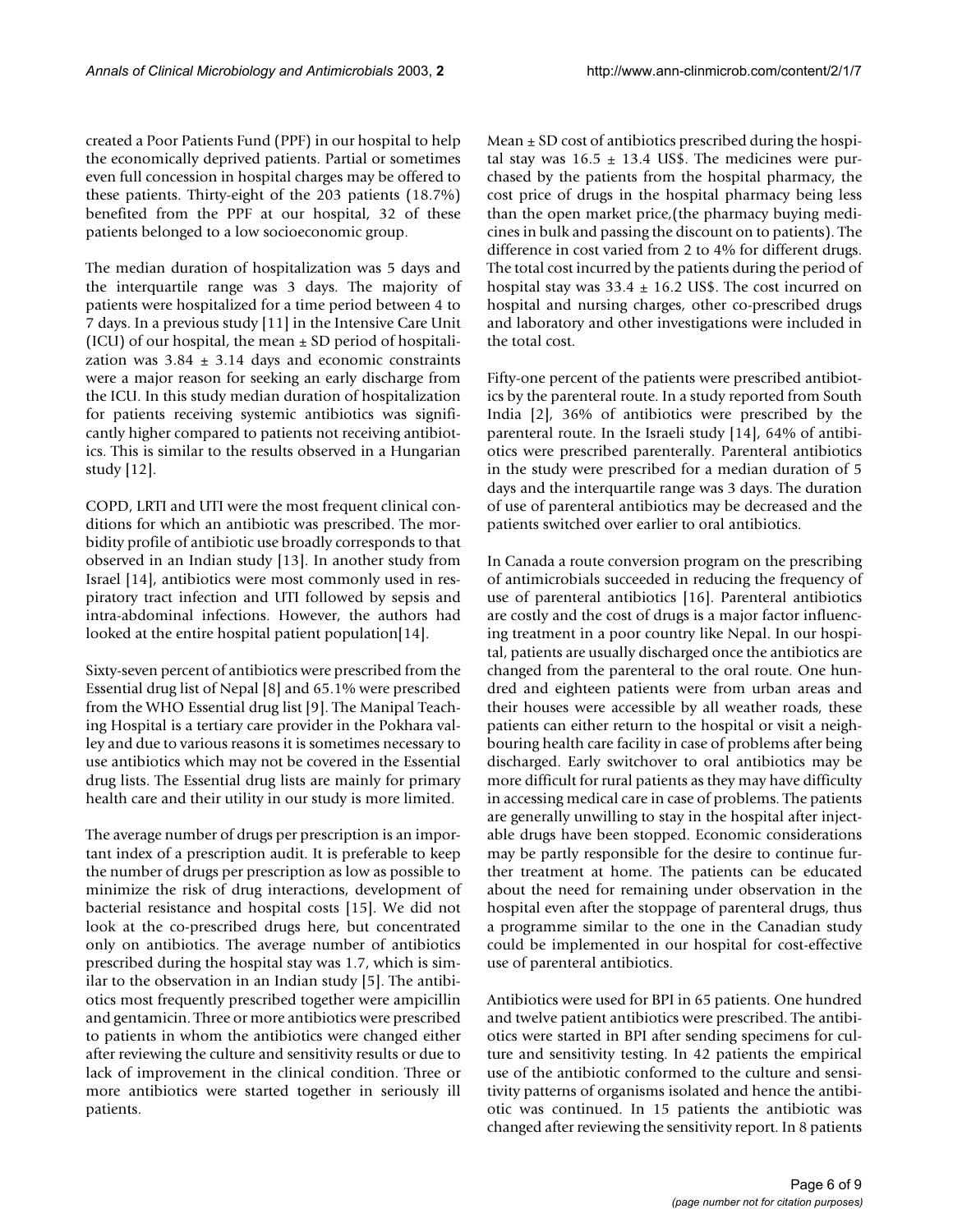though the organism was resistant to the antibiotic, the patient improved clinically and the use of the antibiotic was continued. Delay in receiving the sensitivity reports was a problem encountered and may have delayed switching over the patient to the sensitive antibiotic. Steps which could be taken to quicken the report availability are:

a) immediate transport and processing of the specimen after collection

b) constant monitoring of the culture systems to detect growth

c) identification of the organism and antibiotic sensitivity testing (AST) to be done at 16 h

d) reading of the AST to be taken 16 h after putting the antibiotic disc

e) immediate dispatch, collection and interpretation of the results.

In our hospital due to logistical problems these steps cannot be followed strictly within the specified time period, hence the results are delayed by about 12 to 24 h.

In case of blood culture, the biphasic culture system is used in which growth is observed, either by detection of turbidity in the liquid media or by growth in the solid media. However, a continuous automated monitoring system such as BACTALERT could save a substantial amount of time. This system is not being used at present as the sample load is less and hence it is not cost effective.

Antibiotics were used in non-BPI in 62% of the cases. In our previous study in ICU patients [11] 84.5% of the antibiotics were prescribed without bacteriological support. In an Indian study [2] 62% of prescriptions were therapeutic, of which 36% were therapeutic prescriptions without bacteriological support while 59% were on a bacteriological basis.

Ampicillin, amoxicillin, metronidazole, ciprofloxacin and crystalline penicillin were the 5 most commonly prescribed antibiotics. In many patients treatment was started with parenteral ampicillin which later changed to oral amoxicillin once the condition of the patient improved. The DDD/100 bed-days of ampicillin was 27.5 while that of amoxicillin was 17.5. These figures are higher than those reported by Mikic et al [17]. In their study the DDD/ 100 bed-days of aminopenicillins was 5.1; ampicillin was used in 37.6% of patients and amoxicillin in 13.1%. The antibiotic use in our study was 108.5 DDDs/100 beddays. We have no data on the long trends of antibiotic utilization in our hospital. Castro et al [18] reported that the use of antibiotics in a Brazilian hospital had increased from 83.8 DDDs/100 bed-days in 1990 to 124.6 DDDs/ 100 bed-days in 1996. The introduction of a hospital antibiotic policy helped to reduce antibiotic utilization at a university hospital from 45.9 DDDs/100 bed-days to 32.9 DDDs/100 bed-days [19].

The use of cephalosporins in our study was less than that reported in the literature [20,21]. However, direct comparisons of cephalosporin utilization may not be appropriate as one of the studies [20] was carried out both inside and outside of health care facilities in Norway while the other study [21] was carried in a rural hospital. In the Norwegian study, cephalosporins represented 16% of the use of antibacterials in hospitals, while in the study carried out at a rural hospital, ceftriaxone and cefuroxime together accounted for 30.8% of the total antibiotic days. Antibiotic utilization in different specialties may have been considered in the above studies [20,21] while our study was confined to the Internal Medicine ward. The isolated organisms are becoming resistant to the commonly used antibiotics and cephalosporins may have to be prescribed in resistant cases. Cephalosporins are available in the hospital pharmacy but more data on sensitivity patterns is required before they can be more frequently prescribed.

A total of 163 organisms were isolated from the specimens sent for culture and sensitivity testing. The small number of specimens may, however, limit conclusions about antibiotic resistance. Carrying out the study for a longer period of time could partly overcome this lacuna. *H. influenzae, E. coli, K. pneumoniae, S. aureus* and *S. pneumoniae* were the commonest organisms isolated and were resistant to cotrimoxazole, chloramphenicol and coamoxiclav in a significant number of cases. This maybe, is one of the reasons for the decreased use of sulfonamides in the Internal Medicine ward. Urine was the second most common specimen sent for culture and sensitivity testing. In a study reported from Trinidad [22], *E. coli* was the most frequent isolate from urine samples and was mostly resistant to tetracycline, trimethoprim and cotrimoxazole. The low number of samples in our study makes it difficult to draw firm conclusions but an increasing resistance of *E. coli* and *S. aureus* to commonly used antibiotics is observed.

Antibiotic resistance is an increasingly encountered problem in the Internal Medicine ward of our hospital. We are in the process of formulating an antibiotic use policy and at present, only have antibiotic use guidelines for the department of Internal Medicine. We are working to develop a system to recognize and report trends in antibiotic resistance within our institution. However, a system to rapidly detect and report resistant organisms in individ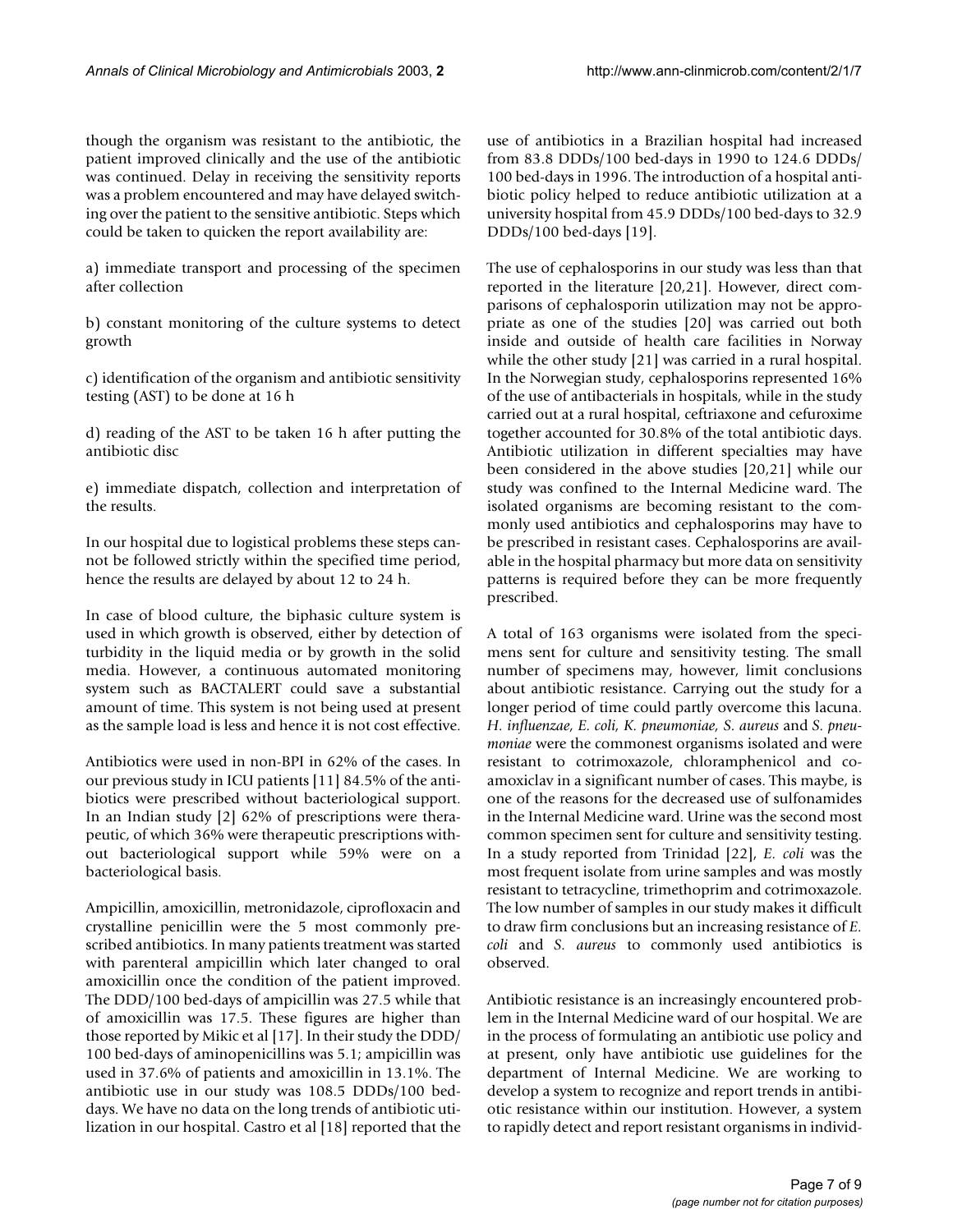ual patients should be in place to ensure a rapid response by caregivers. Prevention and control of the spread of antibiotic-resistant organisms will require increased adherence to basic infection control policies and procedures, incorporation of antimicrobial resistance strategies into institutional goals and development of a plan to deal with patients colonized with resistant organisms [23].

In a recent study [24], a vast majority of physicians (97%) believed that widespread and inappropriate use of antimicrobials was an important cause of resistance. However, only 60% favoured restricting the use of broad-spectrum antibiotics [25]. Also it has been found that the public health concern of contributing to the problem of antibiotic resistance does not exert a strong impact on physician prescribing decisions for community acquired pneumonia. All these factors may have to be taken into consideration while developing a programme to reduce the use of antibiotics.

#### **Conclusions**

The high rate of prescription of parenteral antibiotics is a matter of concern. Decreasing the prescribing of parenteral antibiotics and an early switch to oral antibiotics will significantly reduce the expenditure incurred. An intravenous to oral antibiotic conversion program can be instituted. Quickening the availability of culture and sensitivity reports will enable the treatment to have a sound bacteriological basis. Antibiotic resistance is becoming a problem and formulation of a hospital antibiotic use policy is a matter of urgent concern. An educational programme and an antibiotic order form may be useful initiatives to reduce antibiotic use. Guidelines for antibiotic use in the community and restricting the level of health care practitioners who can prescribe antibiotics are required.

#### **Competing interests**

None declared.

### **Author's contributions**

PRS planned the study, collected the data, analyzed the data, compiled the results and wrote the manuscript. PP helped in planning the study, collecting the data and writing the manuscript. NS helped in planning the study and analyzing the data and working out the cost of antibiotic therapy. JME helped in collecting the data, analyzing the culture and sensitivity results and writing the manuscript. KNB helped in overall planning of the study, analyzing the culture and sensitivity data and writing the manuscript.

#### **Additional material**

#### **Additional File 1**

*Patient indicator form. Description of data: Format used to enter information about the patients* Click here for file [\[http://www.biomedcentral.com/content/supplementary/1476-](http://www.biomedcentral.com/content/supplementary/1476-0711-2-7-S1.doc) 0711-2-7-S1.doc]

#### **Acknowledgements**

We are grateful to Bente Martinsen of the WHO Collaborating Centre for Drug Statistics Methodology, Oslo, Norway for sending us a free copy of the 'Guidelines for ATC Classification and DDD assignment' and an updated ATC index. The help of Dr. Lill Fevang Harr and Dr. Hege Salvesan Blix of the WHO Collaborating Centre for Drug Statistics Methodology, Oslo, Norway is gratefully acknowledged. We are grateful to Dr. Angela Panther and Dr. Denys Wheatley of the Manuscript Presentation Service, University of Aberdeen for copyediting the manuscript and kindly agreeing to waive the copyediting charges. We are grateful to Dr. Christine Nathaniel, Registrar in respiratory medicine, Scunthorpe General Hospital, UK for going through the manuscript and suggesting modifications in English usage.

#### **References**

- 1. Patterson HR: **[The problems of audit and research](http://www.ncbi.nlm.nih.gov/entrez/query.fcgi?cmd=Retrieve&db=PubMed&dopt=Abstract&list_uids=3746760)** *J R Coll Gen Pract* 1986, **36:**196.
- 2. Srishyla MV, Naga Rani MA and Venkataraman BV: **Drug utilization of antimicrobials in the in-patient setting of a tertiary hospital** *Indian J Pharmacol* 1994, **26:**282-287.
- 3. Kuruvilla A, George K, Rajaratnam A and John KR: **[Prescription](http://www.ncbi.nlm.nih.gov/entrez/query.fcgi?cmd=Retrieve&db=PubMed&dopt=Abstract&list_uids=7950948) [patterns and cost analysis of drugs in a base hospital in South](http://www.ncbi.nlm.nih.gov/entrez/query.fcgi?cmd=Retrieve&db=PubMed&dopt=Abstract&list_uids=7950948) [India](http://www.ncbi.nlm.nih.gov/entrez/query.fcgi?cmd=Retrieve&db=PubMed&dopt=Abstract&list_uids=7950948)** *Natl Med J India* 1994, **7:**167-168.
- 4. Uppal R, Khanna S, Sharma SK and Sharma PL: **Antimicrobial drug use in urology** *Int J Clin Pharmacol Ther Toxicol* 1991, **9:**366-368.
- 5. Sharma D, Reeta Kh, Badyal DK, Garg SK and Bhargava VK: **[Antimi](http://www.ncbi.nlm.nih.gov/entrez/query.fcgi?cmd=Retrieve&db=PubMed&dopt=Abstract&list_uids=10874356)[crobial prescribing pattern in an Indian tertiary hospital](http://www.ncbi.nlm.nih.gov/entrez/query.fcgi?cmd=Retrieve&db=PubMed&dopt=Abstract&list_uids=10874356)** *Indian J Physiol Pharmacol* 1998, **42:**533-537.
- 6. WHO Collaborating Centre for Drug Statistics Methodology: **Guidelines for ATC classification and DDD assignment** *Oslo* 2002.
- 7. WHO Collaborating Centre for Drug Statistics Methodology: **ATC index with DDDs 2002** *Oslo* 2002.
- 8. Department of drug administration: **List of Essential drugs** *Drugs Bulletin of Nepal* 2002, **13:**7-10.
- 9. World Health Organization: **WHO model list of essential drugs** *WHO Drug Information* 1999, **13:**249-262.
- 10. Van der Meer JW and Gyssens IC: **Quality of antimicrobial drug prescription in hospital** *Clin Microbiol Infect* 2001, **Suppl 7:**12-15.
- 11. Shankar PR, Partha P, Shenoy N and Brahmadathan KN: **Investigation of antimicrobial use pattern in the intensive care unit of a teaching hospital in western Nepal** *Am J Infect Control* .
- 12. Almasi I and Ternak G: **[Simple parameters of antibiotic utiliza](http://www.ncbi.nlm.nih.gov/entrez/query.fcgi?cmd=Retrieve&db=PubMed&dopt=Abstract&list_uids=9139251)[tion and diagnostic background of antimicrobial therapy in](http://www.ncbi.nlm.nih.gov/entrez/query.fcgi?cmd=Retrieve&db=PubMed&dopt=Abstract&list_uids=9139251) [Hungarian hospitals in 1995](http://www.ncbi.nlm.nih.gov/entrez/query.fcgi?cmd=Retrieve&db=PubMed&dopt=Abstract&list_uids=9139251)** *Orv-Hetil* 1997, **138:**473-478.
- 13. Das AK, Roy K, Kundu KK, Das N, Islam CN, Ram AK, Banerjee SN, Chaudhuri SB, Dutta S and Munshi S: **Study of rational utilisation and cost analysis of antimicrobials in a government teaching hospital** *Indian J Pharmacol* 2002, **34:**59-61.
- 14. Raveh D, Levy Y, Schlesinger Y, Greenberg A, Rudensky B and Yinnon AM: **[Longitudinal surveillance of antibiotic use in the hospital](http://www.ncbi.nlm.nih.gov/entrez/query.fcgi?cmd=Retrieve&db=PubMed&dopt=Abstract&list_uids=11259689)** *QJM* 2001, **94:**141-152.
- 15. Stratton CW, Ratner H, Johnston PE and Schaffner W: **[Focused](http://www.ncbi.nlm.nih.gov/entrez/query.fcgi?cmd=Retrieve&db=PubMed&dopt=Abstract&list_uids=8513456) [microbiological surveillance by specific hospital unit: practi](http://www.ncbi.nlm.nih.gov/entrez/query.fcgi?cmd=Retrieve&db=PubMed&dopt=Abstract&list_uids=8513456)[cal application and clinical utility](http://www.ncbi.nlm.nih.gov/entrez/query.fcgi?cmd=Retrieve&db=PubMed&dopt=Abstract&list_uids=8513456)** *Clin Ther* 1993, **15 Suppl A():**12-20.
- 16. Zamin HT, Pitre MM and Conly JM: **[Development of an intrave](http://www.ncbi.nlm.nih.gov/entrez/query.fcgi?cmd=Retrieve&db=PubMed&dopt=Abstract&list_uids=9161649)[nous-to-oral route conversion program for antimicrobial](http://www.ncbi.nlm.nih.gov/entrez/query.fcgi?cmd=Retrieve&db=PubMed&dopt=Abstract&list_uids=9161649)**